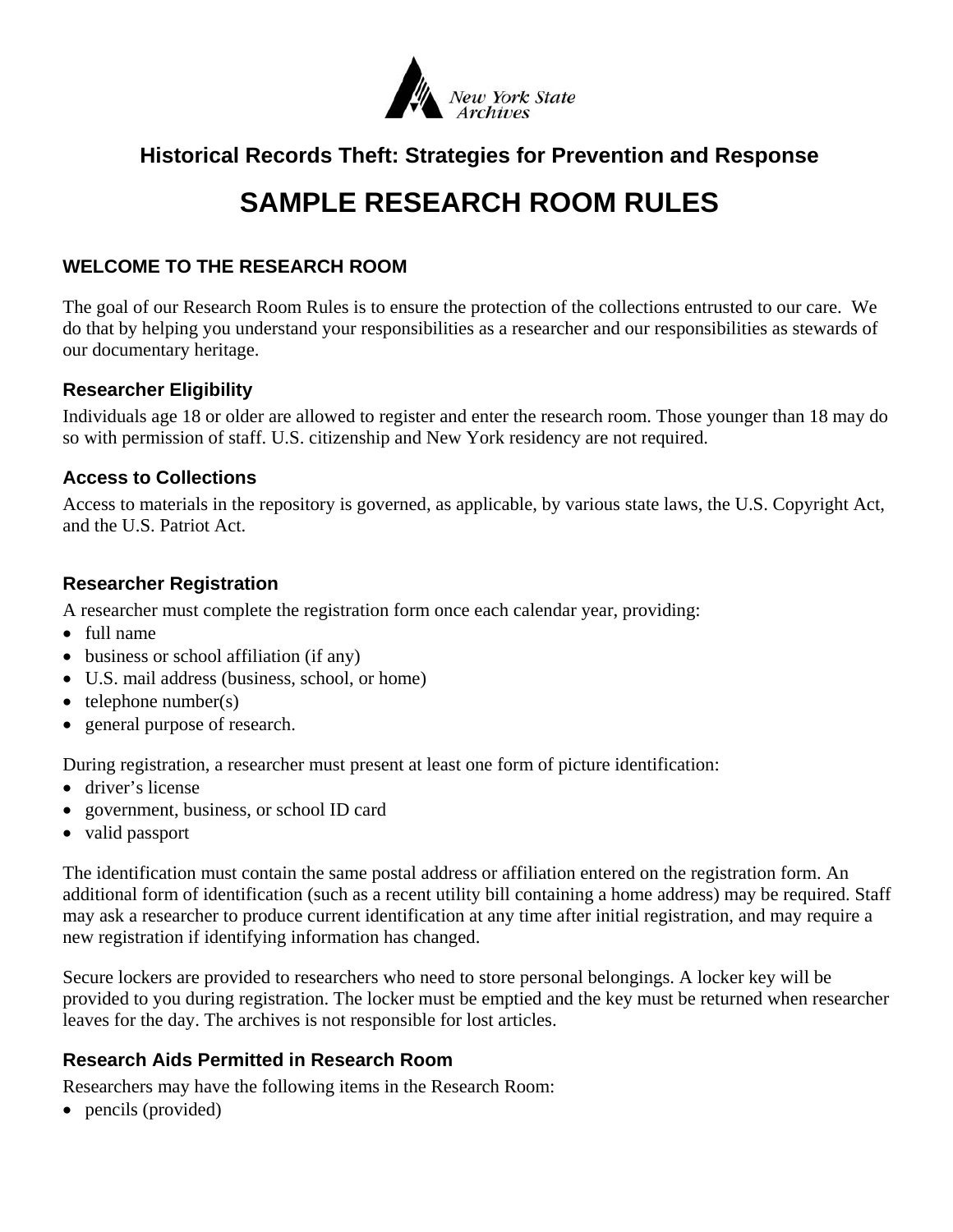- loose paper
- note cards (available)
- notepads (available)
- spiral notebooks (without pockets)
- folders (without pockets)
- laptop computer (without case)
- hand-held cameras (without case)
- magnifying glass (available)
- e-tablet
- cell phone (set to silent mode)

The following items are not permitted in the Research Room:

- three-ring binders
- folders and spiral notebooks with pockets
- pens and mechanical pencils
- flatbed scanners
- computer and camera cases
- overcoats
- briefcases and suitcases
- handbags and pocketbooks
- backpacks and fanny packs
- food and drink

## **Identifying and Requesting Materials for Use in the Research Room**

**Catalog and finding aids**. A researcher may consult the online catalog, finding aids, and reference books. Staff will provide instruction on using the catalog and other reference materials, and will help the researcher identify relevant research materials.

**Retrieval schedule.** The archives stores materials onsite and in an offsite location. Onsite materials are retrieved at 10 a.m. and 2 p.m., with delivery times usually 30-45 minutes later. Vault items and materials stored offsite should be requested one week in advance. Frequently-used microfilm is stored in the Research Room and may be retrieved anytime.

**Retrieval request forms.** A researcher must fill out retrieval request forms for materials and should be submitted 15 minutes prior to the scheduled retrieval times.

**Internet access.** Internet access is provided for collection-related research. Public-access internet stations and WI-FI connectivity are available in the Research Room.

### **Using Materials in the Research Room**

**Registered researchers only.** Only registered researchers may enter the Research Room, except for brief consultations with staff.

**Assigned seats.** Each researcher is assigned a reading table or a microform reader. Reading table seats and microform reader-printers may be reserved in advance by phone, e-mail, or mail. A microfiche reader may be reserved only in person, and on the same day as the planned use.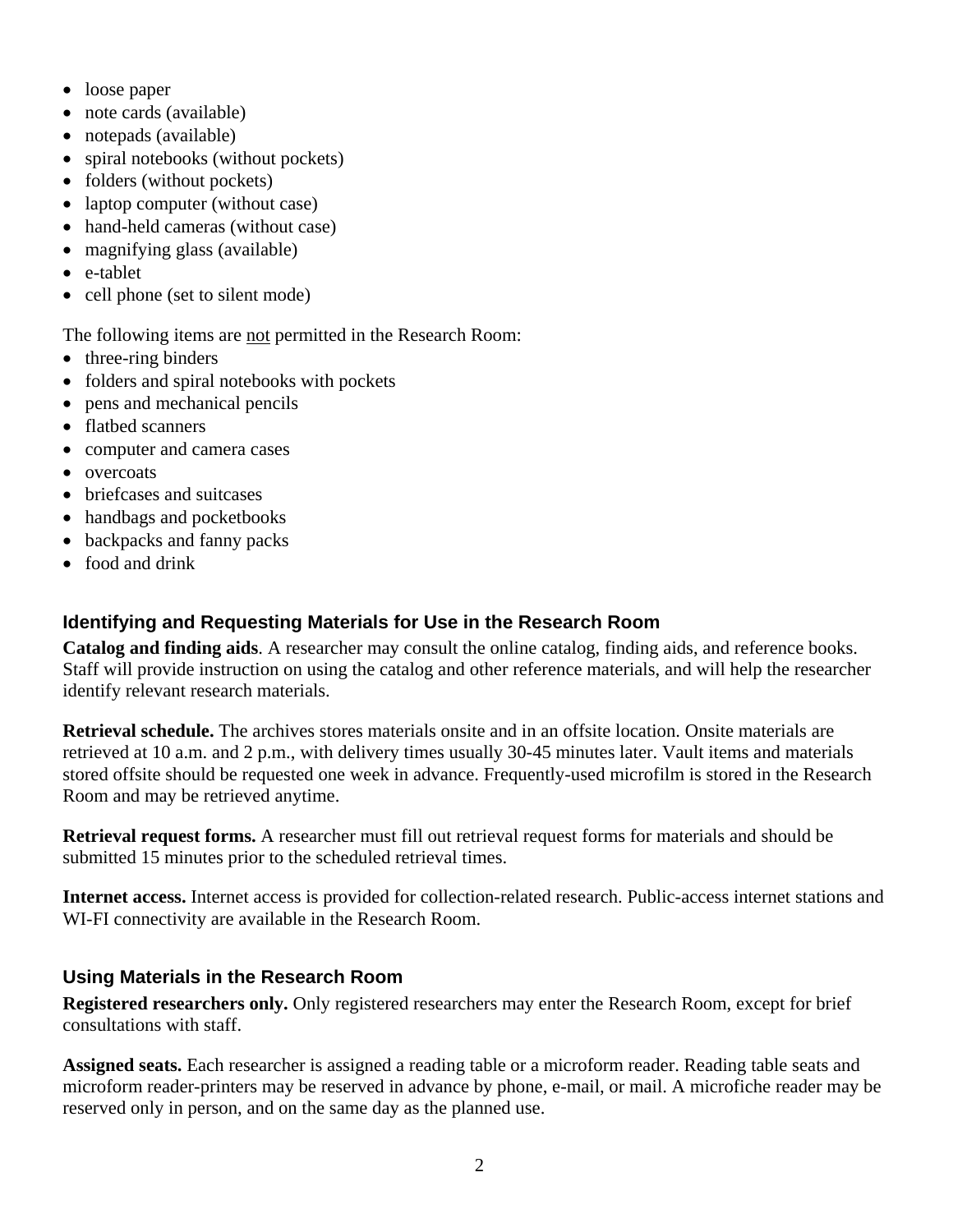**Time limits.** Staff may limit times at a microform reader if there is a waiting list.

**One cart/one box/one volume.** Research materials do not circulate. One cart containing research materials will be delivered to a researcher at a time. A researcher should use one box or one bound volume on a reading table at a time.

**Reasonable accommodation.** A researcher may ask staff about arranging for a reasonable accommodation for a medical need.

#### **Entering and Exiting the Research Room**

**Sign-in/out log book**. A researcher must sign the log book daily when entering the Research Room and sign out when leaving for the day.

**Inspection of items taken from Research Room.** Each time a researcher leaves the Research Room, he or she must show to staff at one of the reference desks all items taken from the Research Room.

**Closing time.** Notice of closing the Research Room will be given at about 4:00 p.m. The Research Room will close at 4:30 p.m.; at that time all research materials will be collected and equipment will be shut down. Staff will be available for consultation until 5:00 p.m.

**Reserves**. Research materials may be placed on reserve for up to two weeks, or longer by special arrangement. Materials not used within the specified time will be returned to storage.

#### **Researcher Responsibilities in the Research Room**

Use materials only at your assigned table or microform reader. If you have questions about the materials, ask staff to come to your table.

Remove one folder or item from a box at a time, making sure to keep the materials in order. Mark the place with a paper tag (provided by staff).

Handle research materials carefully. Use a book weight and book cradle (provided by staff) to hold bound materials open.

Write only on your paper placed on the table top. Do not write on top of research materials.

Use cotton gloves (provided by staff) when handling photographs or manuscript documents or maps requiring special protection.

Leave all materials in place, in the order you find them. Do not rearrange files; report any apparent misfilings to staff.

Inform staff when you need more materials delivered to your table or microform reader and/or are finished with materials.

Use paper slips or plastic clips (provided by staff) for marking pages or documents to be copied.